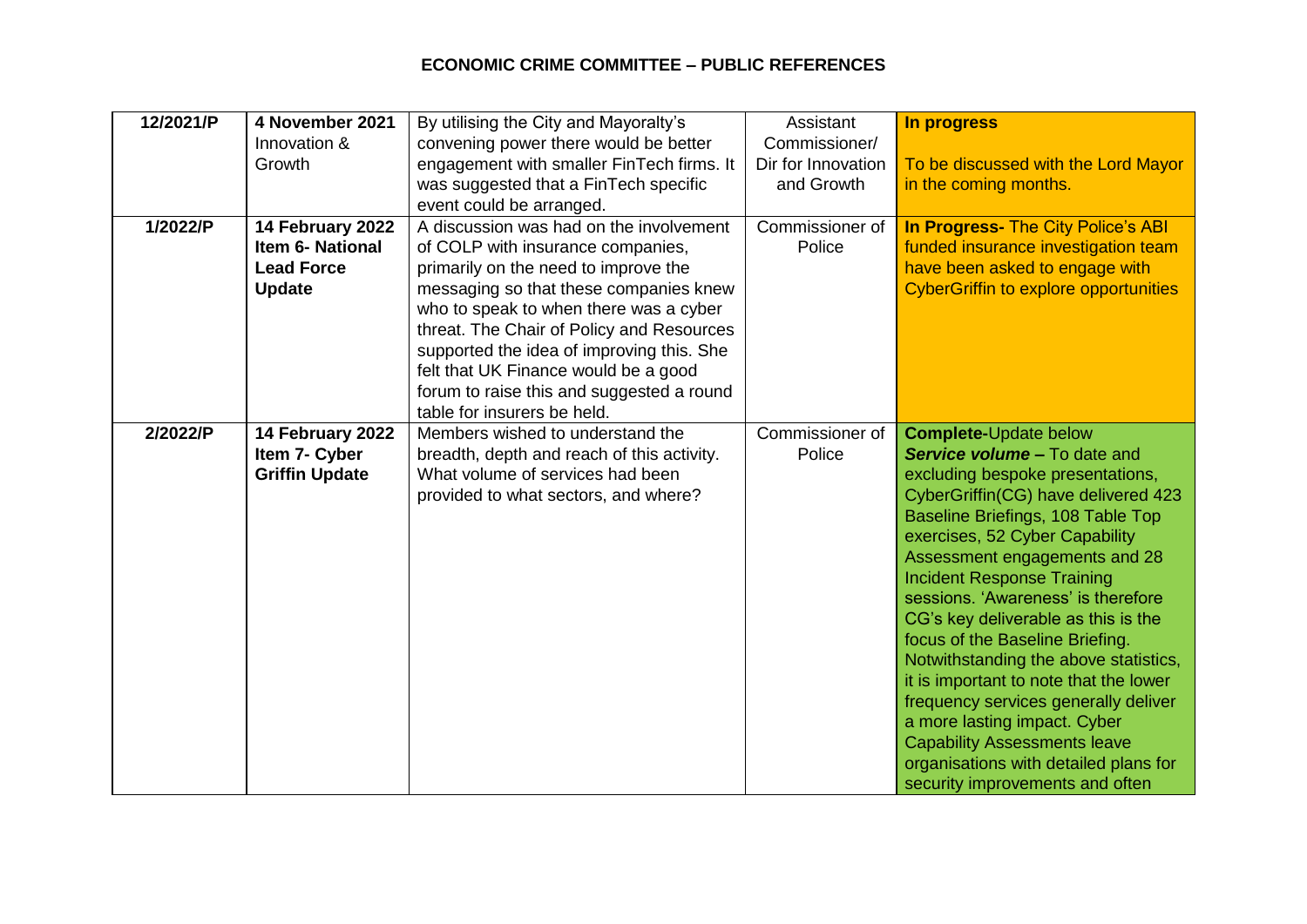|  |  | trigger changes in their security        |
|--|--|------------------------------------------|
|  |  | policy. Similarly, incident response     |
|  |  | training sessions often drive            |
|  |  | amendments to an organisations IR        |
|  |  | plan. Overall, CG supervisors            |
|  |  | believe that volume is still the better  |
|  |  | measure of impact given the amount       |
|  |  | of awareness CG deliver. CG              |
|  |  | believes that the lower frequency        |
|  |  | exercises run a closer second place      |
|  |  | than the statistics above suggest        |
|  |  | however.                                 |
|  |  | <b>Sectors</b> – Most of CG's engagement |
|  |  | activity is with financial services. In  |
|  |  | the first years of the programme CG      |
|  |  | relied on survey data to confirm this    |
|  |  | but that data is based on those who      |
|  |  | feedback which is a fraction of the      |
|  |  | number that CG engages with. For         |
|  |  | the last 18 months CG have               |
|  |  | maintained a far more detailed           |
|  |  | record of their engagements. CG          |
|  |  | state they would not be able to          |
|  |  | extract a sector breakdown in the        |
|  |  | time they have before the next           |
|  |  | ECCC meeting but can provide a           |
|  |  | detailed sector based analysis for       |
|  |  | the next meeting if the ECCC want        |
|  |  | this information? If that is the case,   |
|  |  | any direction on which sectors are of    |
|  |  | interest would be helpful ahead of       |
|  |  | the team reviewing the data.             |